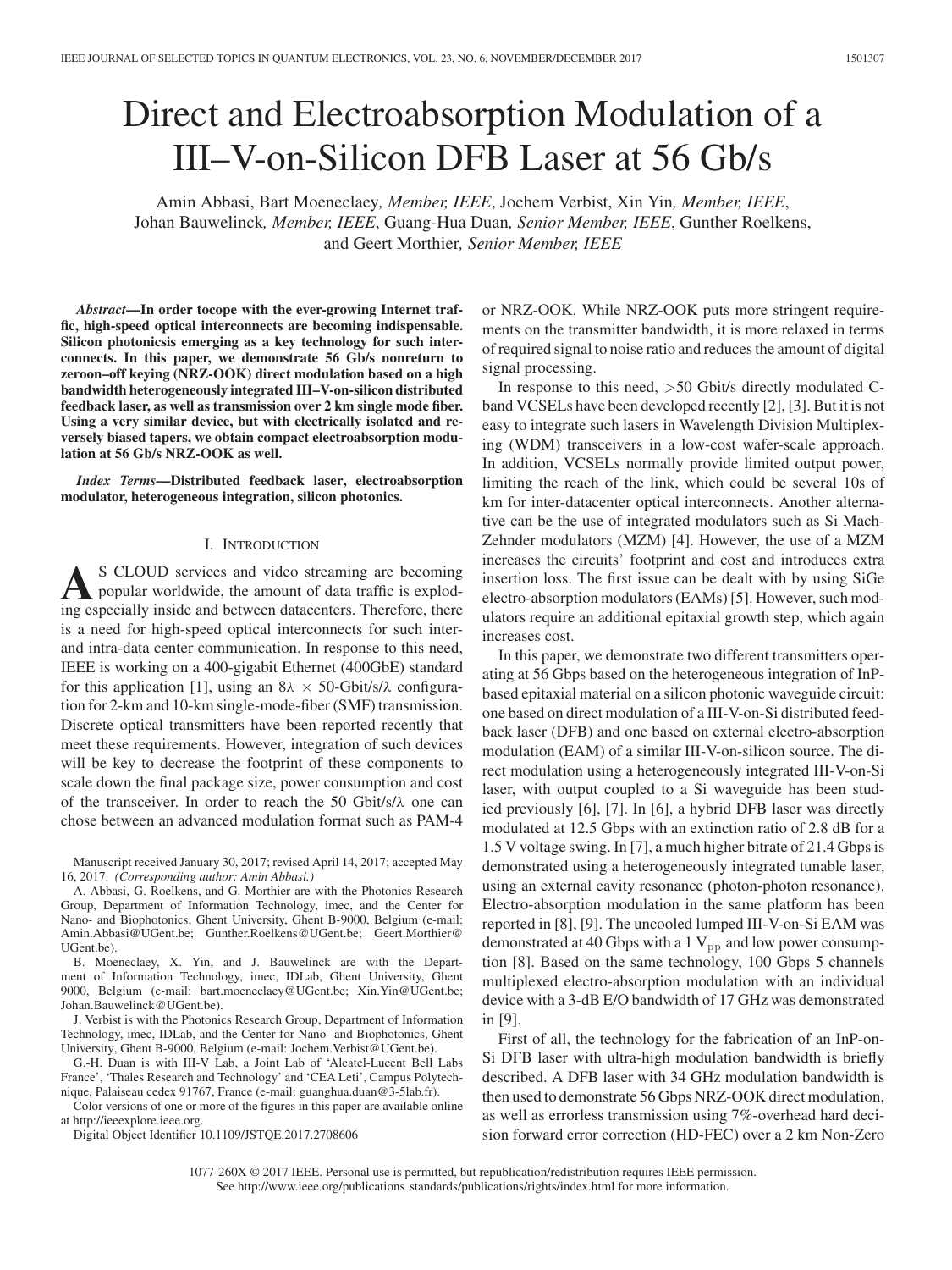

Fig. 1. Schematic of the III-V-on-silicon laser structure. The device consists of the central DFB section and two coupling tapers on each side to couple the light from the III-V waveguide to the Si waveguide.

Dispersion Shifted Fiber (NZ-DSF) without any equalization. The DFB laser has taper sections at each end to couple the light between the InP device layer and the Si waveguide layer. By electrically isolating the tapers and applying a reverse bias of 0.3 V on the taper a strong electro-absorption effect was observed. The low RC time constant of the taper section again enables 56 Gbps NRZ-OOK modulation with 0.8  $V_{\text{pp}}$ , as well as errorless transmission using 7%-overhead HD-FEC over a 2 km NZ-DSF.

#### II. HETEROGENEOUS INTEGRATION

The III-V-on-silicon DFB laser structure is schematically shown in Fig. 1. There are three sections which are highlighted in the figure. The middle section is the DFB laser with a grating on the Si waveguide underneath and the III-V waveguide on the top which provides the optical gain. This waveguide section is 340  $\mu$ m long and 3.4  $\mu$ m wide. The DFB grating period is 245 nm, etched 180 nm deep and has 50% physical length duty cycle. The active layer consists of 8 pairs of an InAlGaAs Strained Layer Multiple Quantum Well (SL-MQW) structure. The active region is separated by a 200 nm thick n-InP contact layer from the silicon grating. On either side of the DFB laser, a III-V-to-Si coupling taper is defined, by tapering down the III-V waveguide as well as tapering the 400 nm Si rib waveguides underneath. The Si waveguides and grating are fabricated in a CMOS pilot line by a 180 nm dry etch, after which the waveguide structures are planarized. The III-V taper is a piecewise linear taper that quickly tapers from a 3.4  $\mu$ m mesa width to a 0.9  $\mu$ m waveguide width after which a slower adiabatic taper is implemented by tapering both the III-V and silicon waveguide structure [10].

The fabrication process begins with adhesive bonding of unprocessed III-V epi on the SOI circuit using divinyl-bis-benzocyclobutene (DVS-BCB). In this method the surface-quality requirements on the III-V and silicon surfaces are relaxed, compared to molecular bonding. This results in a high bonding yield, while very thin bonding layers are still feasible. The bonding process is described in detail in [11]. The bonding layer thickness and InP mesa structure are designed



Fig. 2. (a) SEM image of the DFB laser cross-section with an ultra-thin bonding thickness. (b) The zoom-in image shows an over-etching of the  $SiO<sub>2</sub>$ in the waveguide trench.

such that the mode has a good overlap with both the active layer and the grating. Fig. 2 shows a SEM picture of the device cross-section. Very thin bonding layers (as thin as 10 nm) are realized by over etching the top planarization  $SiO<sub>2</sub>$  (Fig. 2(b)). These thin bonding layers (and thin n-contact) allow obtaining a large coupling coefficient ( $\sim$ 200 cm<sup>-1</sup> in this case). The large coupling coefficient gives a small cavity loss, which together with the large confinement factor of the laser mode in the active layer (∼10%) results in a low threshold gain and a large differential gain. These are the essential requirements to obtain a high relaxation oscillation frequency.

The laser light is coupled from the Si waveguide to a single mode fiber using surface grating couplers. GSG pads were defined at the final stage of the metallization for high-speed measurements.

### III. DIRECT MODULATION

The DFB laser is used to do direct modulation experiments. The device under test has a 6  $\Omega$  series resistance, is single mode (emission wavelength of 1570 nm) and couples more than 6 mW output power in the Si rib waveguide for a bias current of 110 mA. The threshold current is 32 mA. Previously realized DFB lasers based on this technology had limited modulation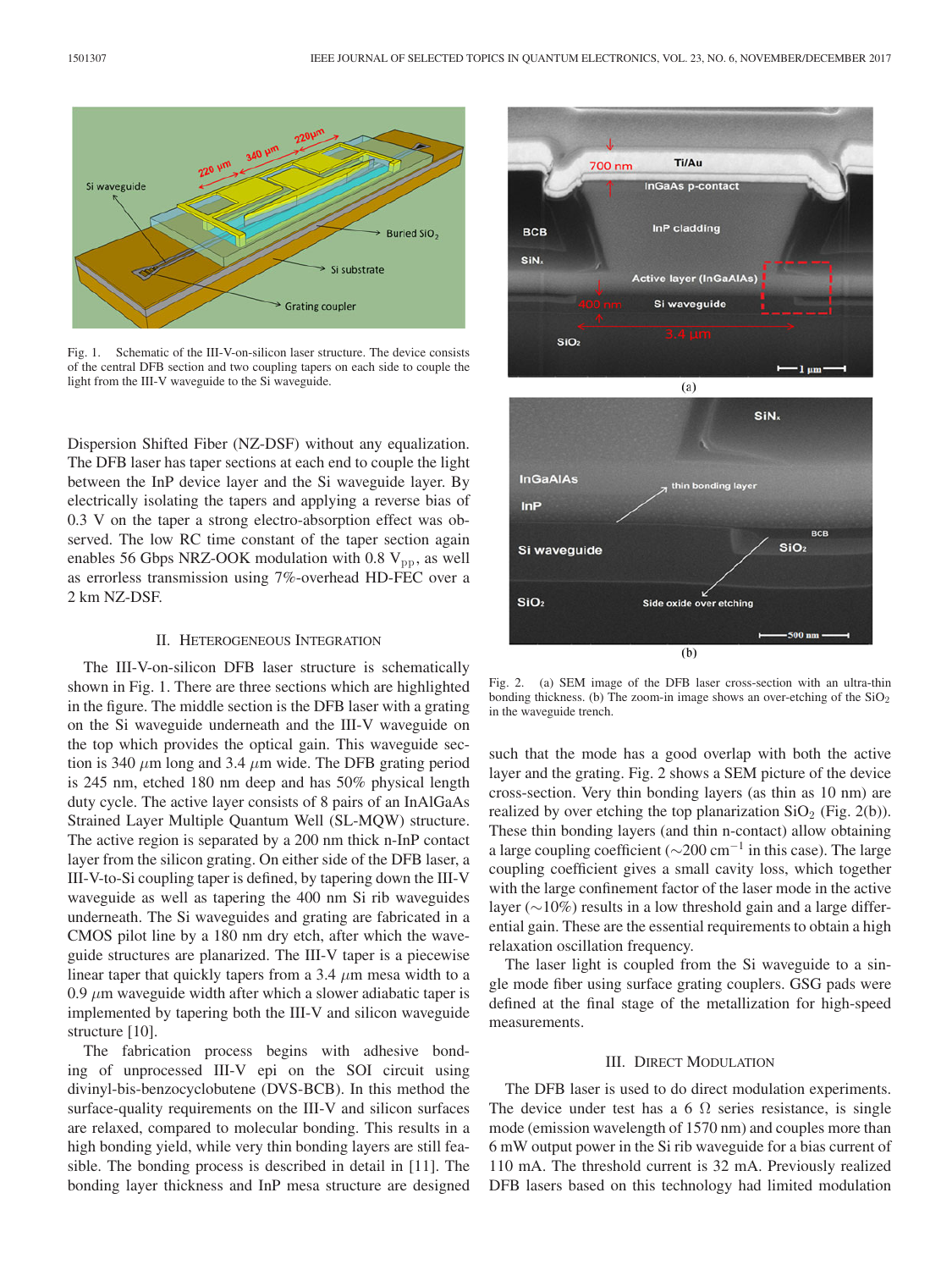

Fig. 3. Small-signal modulation response of the InAlGaAs membrane DFB laser diode with the enhanced modulation bandwidth due to the photon-photon resonance.

bandwidth (15 GHz) due to their low relaxation oscillation frequency [12], [13]. In the literature several techniques have been introduced to increase the modulation bandwidth of current modulated lasers such as injection locking [14], detuned loading [15] and the photon-photon resonance effect (PPR) [16], [17]. Injection locking requires an extra master laser with normally a high output power. Detuned loading has been studied and demonstrated for distributed Bragg reflector (DBR) lasers where the lasing wavelength can be tuned over the DBR spectrum in order to set it on the long wavelength side slope, but for DFB lasers it is not trivial to do the same. The reason for this is that it is difficult to adjust the round trip phase without changing the DFB reflection spectrum.

The photon-photon resonance effect has been theoretically explained in [16] and also experimentally demonstrated in [17], [18] and uses an external reflector to create a compound laser cavity. Using this technique for a DFB laser monolithically integrated with a passive InP waveguide, 34 GHz modulation bandwidth was achieved [19]. The PPR effect occurs when one of the signal modulation sidebands is close in wavelength to a side mode of the compound cavity laser and thereby is resonantly amplified by the optical cavity. The modulation bandwidth was further increased to 55 GHz for an InP short-cavity distributed reflector (DR) laser recently [20]. The heterogeneous integration of DFB lasers on Si waveguide circuits enables creating a very low loss external cavity for the DFB laser that can enhance the photon-photon effect [16]. Moreover it obviously allows the co-integration with high-performance multiplexers, which makes WDM integration feasible. Therefore, in this paper we realize wide bandwidth directly modulated DFB lasers on a silicon photonics platform by implementing an external cavity in the silicon waveguide layer. In this case, the external cavity is formed by the grating couplers, which reflect about 4% and are separated by about 1000  $\mu$ m.

First, small-signal measurements were done with a KEYSIGHT PNA-X 67 GHz network analyzer (Fig. 3). As the laser bias current increases, both the relaxation oscillation



Fig. 4. Eye diagrams for 50 and 56 Gbps for the back-to-back case (left eyes) and after transmission over 2 km of NZ-DSF fiber (right eyes).

resonance frequency and the modulation bandwidth of the laser keep rising. As one can see, there is a low frequency roll off due to the modulation of the tapers, which act as SOAs, and due to spatial hole burning in the laser cavity. When excluding the low-frequency part, we measured a 3 dB modulation bandwidth of 34 GHz at 110 mA, clearly enabled by this photon-photon resonance (Fig. 3). However, this value drops to 3 GHz when including the low frequency part.

The large signal measurements were performed using a Keysight M8195A arbitrary waveform generator (AWG) at different bitrates. An RF-voltage of 1  $V_{pp}$  from the AWG was applied to the laser to realize large signal modulation while the laser was biased at 110 mA. Using a Root Raised Cosine (RRC) filter with  $\alpha = 0.7$  at the output of the AWG helps to open the bandwidth limited electrical eye. A pseudo-random bit sequence (PRBS) pattern of  $2<sup>7</sup>$ -1 was used in these experiments. An Erbium Doped Fiber Amplifier (EDFA) is used to compensate for the grating coupler loss and boost the optical signal. An optical filter (0.2 nm bandwidth) is used to suppress the amplified spontaneous emission of the EDFA. Measurements were done both in a back-to-back configuration as well as using a 2 km span of NZ-DSF fiber with a dispersion of 4.5–6 ps/nm.km at the laser wavelength of 1570 nm. This signal is directly detected by a commercial photodiode and trans-impedance amplifier (TIA) with a bandwidth of 32 GHz. The output of the TIA is connected to a real time oscilloscope (Keysight DSA-Z63).

Fig. 4 shows the eye diagrams at 50 and 56 Gbps both in backto-back and 2 km fiber span configuration. The BER curves for the back-to-back case and after transmission over the 2 km of NZ-DSF fiber are given in Fig. 5. In all cases a raw bit error rate below 3.8  $\times$  10<sup>-3</sup> can be obtained, enabling error free operation using HD-FEC. The power penalty for transmission over 2 km of optical fiber is approximately 0.5 dB.

# IV. EXTERNAL MODULATION

An alternative approach is to externally modulate the light generated by the III-V-on-Si DFB laser, using the III-V taper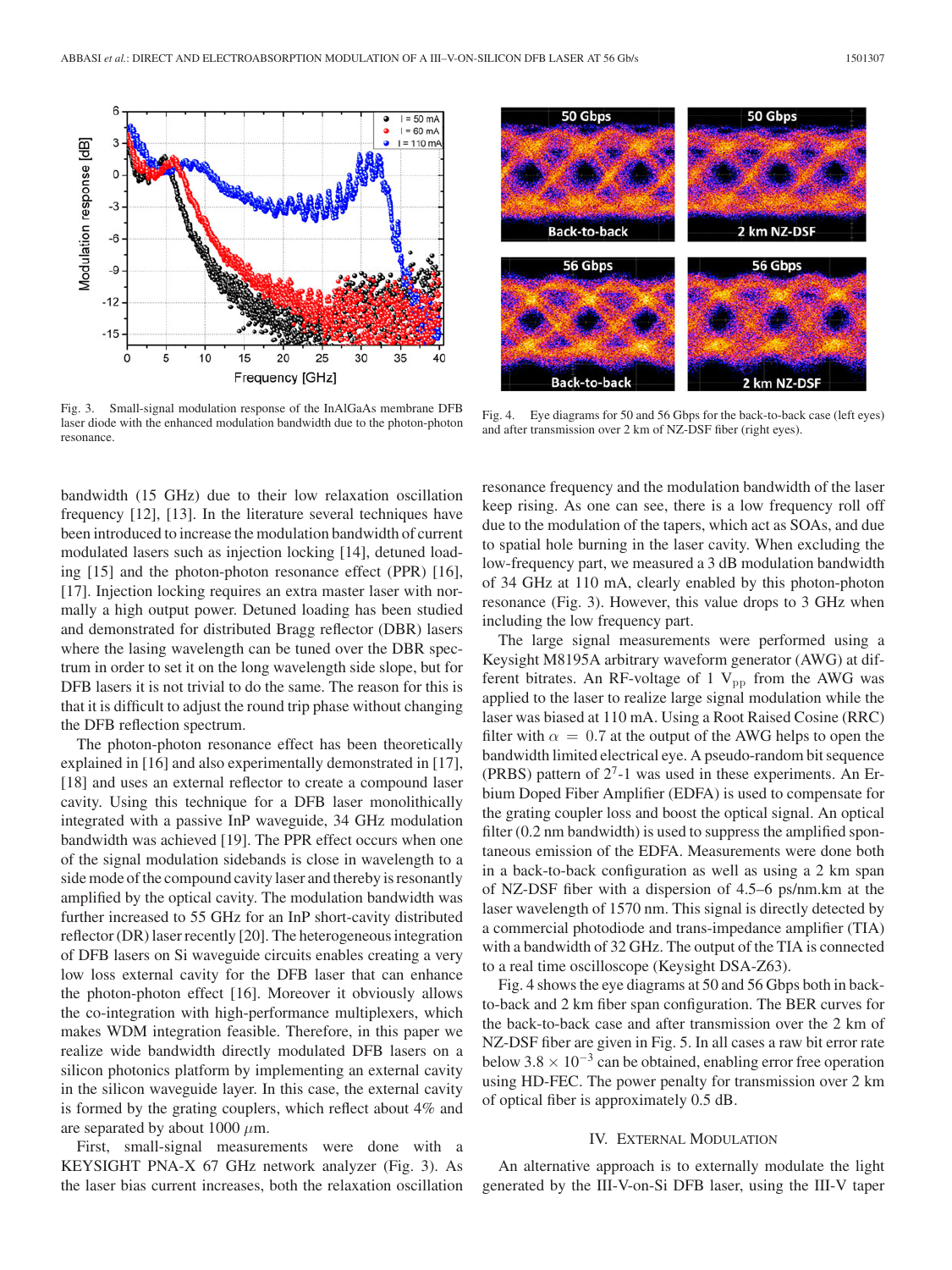

Fig. 5. BER vs received optical power for 50 and 56 Gbps for the back-to-back case and after transmission over 2 km of NZ-DSF fiber.



Fig. 6. Schematic of the DFB laser with electrically isolated tapers (a), SEM image of the isolation area (b), and the cross section at the isolation area (c).

structures that connect the laser to the silicon waveguide circuit. By reversely biasing these structures, which share the same active layer structure as the laser, electro-absorption modulation is obtained. At the same time this removes the low-frequency roll-off observed in the directly modulated case, as in this case the tapers do not act as modulated SOAs. To individually bias the tapers they should be electrically isolated from the DFB laser (Fig. 6(a)). Apart from this isolation, the devices discussed in this section are fabricated identically as the devices from the previous section, using the same passive Si circuit and the same MQW epitaxial stack. Following the optical lithography to



Fig. 7. Normalized CW output power versus reverse bias on the taper.

define the isolation slits, the top 200 nm p-contact InGaAs layer and 130 nm of the p-InP film is etched using inductively coupled plasma (Fig. 6(b) and (c)). This etching provides a 3 k $\Omega$  electrical isolation. The two 200  $\mu$ m long InP tapers on either side of the DFB lasers can be separately biased and modulated but for our measurement we have focused on a single side. The DFB lasers' static characteristics were similar to those of the directly modulated laser. Threshold currents at room temperature of 20 mA, output powers in the silicon waveguide above 3 mW at 100 mA, and a series resistance of 7  $\Omega$  were measured for the lasers. In order to be able to have efficient electro-absorption modulation (in terms of extinction ratio and insertion loss) using an identical MQW structure for both the laser and the EAM, the wavelength of the laser should be close to the effective band edge of the MQW active layer [21]. A laser with an emission wavelength of 1572 nm was used for this purpose.

The bias current to the DFB was fixed to 50 mA and 0.3 V reverse bias was applied on the taper connecting the DFB to the single mode fiber (via a grating coupler in the SOI). The lower bias current and the insertion loss of the electro-absorption structure reduced the CW output power to 0.6 mW. Since the output power of the DFB laser cannot be measured directly without the taper section and the transparency point of the taper section is not evident, the exact value of the EAM insertion loss is not clear. Fig. 7 shows the normalized output power versus the reverse bias applied to the taper for 4 different bias currents of the DFB laser. An extinction ratio of 15 dB is obtained for a voltage swing of 1.5 V and there is little dependence on the laser bias current, indicating that absorption saturation is not occurring.

The small signal characteristics, measured at 50 mA and 80 mA bias currents to the DFB laser and for two bias voltages on the taper are shown in Fig. 8. For negative bias voltages on the taper, a 3 dB bandwidth of around 25 GHz is found, limited by the RC time constant. At the high bias current (80 mA), there is a slight change in the modulation frequency response that may be related to the EAM saturation at high power. For the forward bias (as is the case in the directly modulated laser) of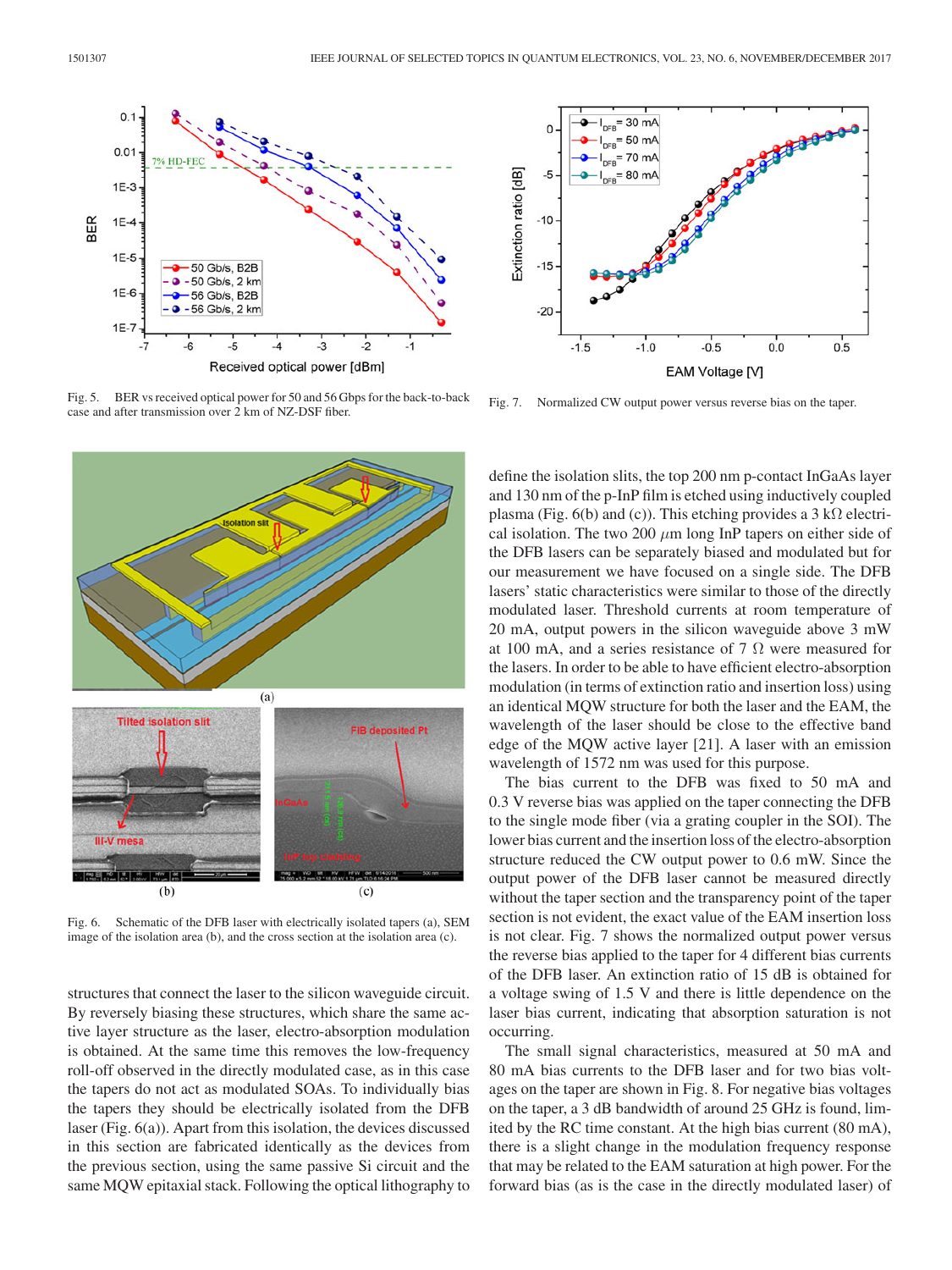

Fig. 8. Small signal modulation characteristics for different bias voltages applied to the taper and for 50 mA and 80 mA bias currents to the DFB laser.



Fig. 9. Eye diagrams for 50 and 56 Gbps for the back-to-back case (left eyes) and after transmission over 2 km of NZ-DSF fiber (right eyes).

1 V, the taper acts as a semiconductor optical amplifier (SOA), and the modulation bandwidth is determined by the inverse carrier lifetime and is very small. Careful observation of the low frequency characteristics of the taper under forward bias reveals the low frequency roll-off behavior of the DFB laser in the previous section. As we mentioned in the previous section, this SOA characteristic of the taper is superimposed on the DFB laser response and makes it non-flat (Fig. 3).

Using a Keysight M8195A AWG, large signal modulation at different bitrates was performed with a voltage swing of just 0.8  $V_{\text{pp}}$ . The DFB laser was again biased at 50 mA and  $-0.3$  V reverse bias was applied to the taper as well. These values were the optimum bias current and voltage in order to measure open eyes. Both back-to-back characterization and transmission over 2 km of NZ-DSF was investigated. Open eyes were obtained up to 56 Gbps, both for the back-to-back case and after transmission over 2 km NZ-DSF fiber. Fig. 9 shows the eye diagrams at 50 and 56 Gbps for a pattern length of  $2^7$ -1. The BER curves for



Fig. 10. BER vs received optical power for 50 and 56 Gbps for the back to back case and after transmission over 2 km of NZ-DSF fiber.

the back-to-back case and after transmission over the 2 km of NZ-DSF fiber are given in Fig. 10. The bit error rate reaches below the 7% HD-FEC limit in all cases. The better performance of the directly modulated DFB laser compared with the EAM modulator is attributed to the high output power of the DML transmitter. However, the latter structure might be attractive to reduce power consumption of the transmitter, including the driver electronics.

As the EAM modulator is an RC-limited device, the bandwidth can be further increased by decreasing the taper length. Our simulation shows that even a 50% reduction in the taper length would still guarantee a high III-V-to-silicon coupling efficiency, while it would increase the modulation bandwidth significantly.

#### V. CONCLUSION

In summary, we investigated the 50 and 56 Gbps modulation of heterogeneously integrated InP-on-Si DFB laser diodes, either by direct modulation of the DFB laser itself or by electroabsorption modulation in the tapers. For the directly modulated DFB laser, the photon-photon resonance effect is exploited to enhance the modulation bandwidth beyond its relaxation oscillation frequency limit to 34 GHz. 56 Gbps direct modulation was achieved without any equalization and transmission over 2 km of nonzero dispersion shifted fiber was demonstrated as well at this bitrate. For the integrated EAM modulator the same bit rate was achieved with 0.3 V bias voltage and 0.8  $V_{\text{pp}}$  drive voltage on the modulator.

#### **REFERENCES**

- [1] [Online]. Available: http://www.ieee802.org/3/bs/. Accessed on: May 16, 2016.
- [2] D. M. Kuchta, "Directly modulated VCSELs at  $\geq$  50 Gb/s for short reach data communications," in *Proc. IEEE Opt. Interconnects Conf.*, San Diego, CA, USA, 2016, pp. 12–13.
- [3] R. Rodes *et al.*, "High-speed 1550 nm VCSEL data transmission link employing 25 GBd 4-PAM modulation and hard decision forward error correction," *J. Lightw. Technol.*, vol. 31, no. 4, pp. 689–695, Feb. 2013.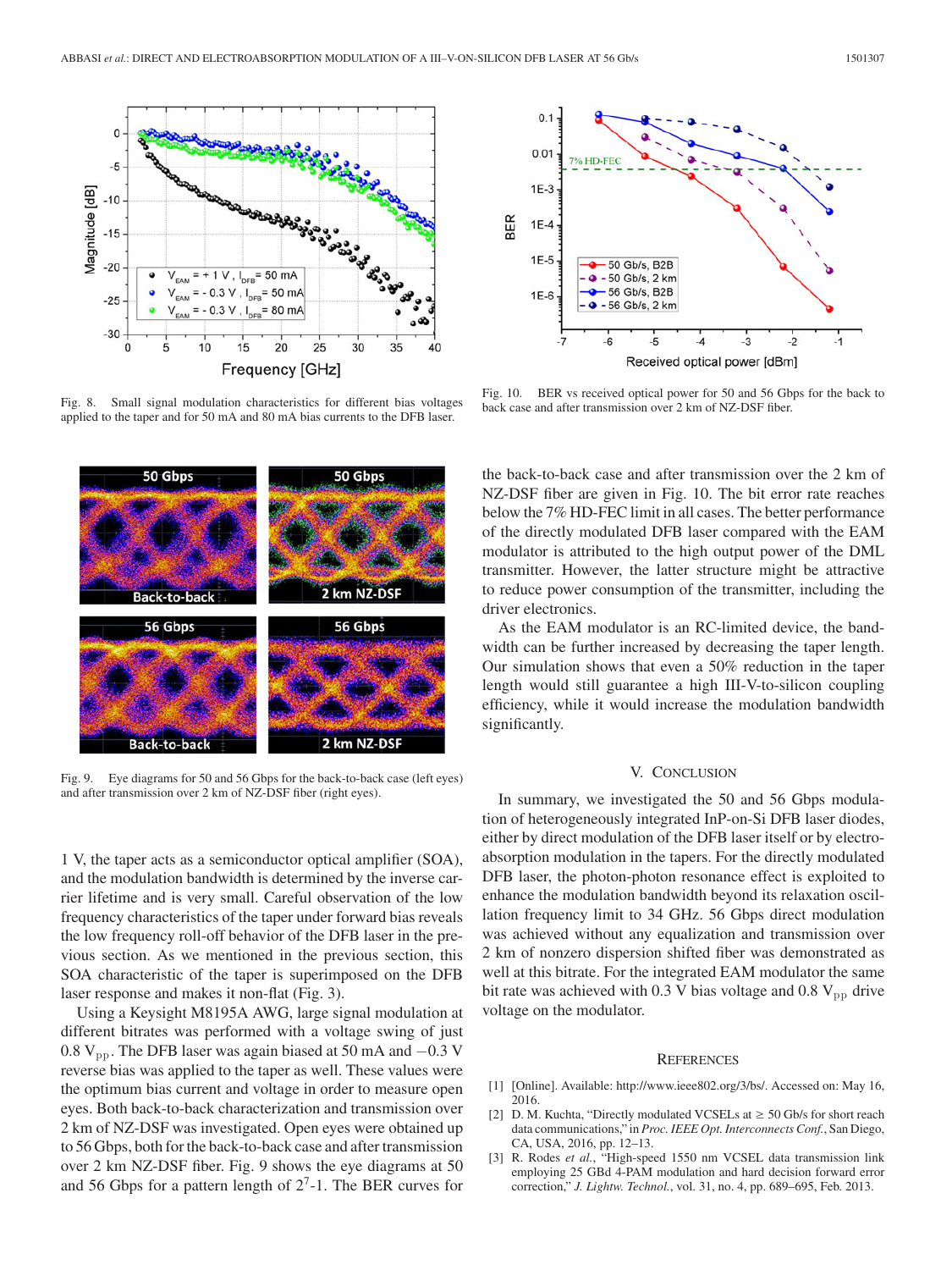- [4] M. Pantouvaki et al., "Active components for 50 Gb/s NRZ-OOK optical interconnects in a silicon photonics platform," *J. Lightw. Technol.*, vol. 35, no. 4, pp. 631–638, Feb. 2016.
- [5] A. Srinivasan *et al.*, "56 Gb/s germanium waveguide electro-absorption modulator," *J. Lightw. Technol.*, vol. 34, no. 2, pp. 419–424, Jan. 2016.
- [6] C. Zhang *et al.*, "Low threshold and high speed short cavity distributed feedback hybrid silicon lasers," *Opt. Express*, vol. 22, no. 9, pp. 10202–10209, 2014.
- [7] G. de Valicourt *et al.*, "Direct modulation of hybrid-integrated InP/Si transmitters for short and long reach access network," *J. Lightw. Technol.*, vol. 33, no. 8, pp. 1608–1616, Apr. 2015.
- [8] Y. Tang, J. D. Peters, and J. E. Bowers, "Energy-efficient hybrid silicon electroabsorption modulator for 40-Gb/s 1-V uncooled operation," *IEEE Photon. Technol. Lett.*, vol. 24, no. 19, pp. 1689–1692, Oct. 2012.
- [9] X. Fu *et al.*, " $5 \times 20$  Gb/s heterogeneously integrated III-V on silicon electro-absorption modulator array with arrayed waveguide grating multiplexer," *Opt. Express*, vol. 23, no. 14, pp. 18686–18693, 2015.
- [10] S. Keyvaninia *et al.*, "Heterogeneously integrated III-V/silicon distributed feedback lasers," *Opt. Lett.*, vol. 38, pp. 5434–5437, 2013.
- [11] S. Keyvaninia *et al.*, "Ultra-thin DVS-BCB adhesive bonding of III-V wafers, dies and multiple dies to a patterned silicon-on-insulator substrate," *Opt. Mater. Express*, vol. 3, no. 1, pp. 35–46, 2013.
- [12] A. Abbasi *et al.*, "28 Gb/s direct modulation heterogeneously integrated InP/Si DFB laser," in *Proc. Eur. Conf. Opt. Commun.*, Valencia, Spain, 2015, Paper We.2.5.2.
- [13] A. Abbasi et al., "High speed direct modulation of a heterogeneously integrated InP/SOI DFB Laser," *J. Lightw. Technol.*, vol. 34, no. 8, pp. 1683–1687, Apr. 2016.
- [14] C. Sun *et al.*, "Modulation characteristics enhancement of monolithically integrated laser diodes under mutual injection locking," *IEEE J. Sel. Topics Quantum Electron.*, vol. 21, no. 6, pp. 628–635, Nov./Dec. 2015.
- [15] O. Kjebon *et al.*, "30 GHz direct modulation bandwidth in detuned loaded InGaAsP DBR lasers at 1.55 µm wavelength," *Electron. Lett.*, vol. 33, no. 6, pp. 488–489, 1997.
- [16] G. Morthier, R. Schatz, and O. Kjebon, "Extended modulation bandwidth of DBR and external cavity lasers by utilizing a cavity resonance for equalization," *IEEE J. Quantum. Electron.*, vol. 36, no. 12, pp. 1468–1475, Dec. 2000.
- [17] A. Abbasi et al., "43 Gb/s NRZ-OOK direct modulation of a heterogeneously integrated InP/Si DFB laser," *J. Lightw. Technol.*, vol. 35, no. 6, pp. 1235–1240, Mar. 2016.
- [18] O. Kjebon *et al.*, "Two-section InGaAsP DBR-lasers at 1.55  $\mu$ m wavelength with 31 GHz direct modulation bandwidth," in *Proc. 9th Int. Conf. Indium Phosphide Related Mater.*, Cape Cod, MA, USA, 1997, pp. 665–668.
- [19] J. Kreissl *et al.*, "Up to 40 Gb/s directly modulated laser operating at low driving current: Buried-heterostructure passive feedback laser (BH-PFL)," *IEEE Photon. Technol. Lett.*, vol. 24, no. 5, pp. 362–364, Mar. 2012.
- [20] Y. Matsui *et al.*, "55-GHz bandwidth short-cavity distributed reflector laser and its application to 112-Gb/s PAM-4," in *Proc. Opt. Fiber Commun. Conf. Postdeadline Papers*, 2016, Paper Th5B.4.
- [21] C. Sun et al., "Fabrication and packaging of 40 Gb/s AlGaInAs multiplequantum-well electroabsorption modulated lasers based on identical epitaxial layer scheme," *J. Lightw. Technol.*, vol. 26, no. 11, pp. 1464–1471, Jun. 2008.

**Bart Moeneclaey** (M'14) was born in Ghent, Belgium, in 1988. He received the Engineering degree in 2011, in applied electronics from Ghent University, Ghent, Belgium, where he is currently working toward the Ph.D. degree. He has been a Research Assistant in the Information Technology, Design Laboratory, Ghent University, since 2011. His research interest focuses on amplifier circuit design for high-speed optical communication systems.



**Jochem Verbist** received a B.Sc. degree in electrical engineering from Ghent University, Ghent, Belgium, in 2011 and the M.Sc. degree in 2013. Since 2014, he has been working toward the Ph.D. degree in electrical engineering with both the ID-Lab Design group and the Photonics Research Group, INTEC-imec, Ghent University, as part of the GOA– electronic/photonic integration platform. His current research interest focuses on low-power optical transceivers with advanced modulation formats on silicon and the electronic/photonic co-design of elec-

tronic drivers for high speed optical telecommunications systems. He is a Student Member of the IEEE Photonics Society.



**Xin Yin** (M'06) received the B.E. and M.Sc. degrees in electronics engineering from Fudan University, Shanghai, China, in 1999 and 2002, respectively, and the Ph.D. degree in applied sciences, electronics from Ghent University, Ghent, Belgium, in 2009. Since 2007, he has worked as a Staff Researcher in INTECimec and since 2013, he has been a Professor in the Department of Information Technology, Ghent University. His current research interests include highspeed and high-sensitive optoelectronic circuits and subsystems, with emphasis on burst-mode receiver

and CDR/EDC for optical access networks, and low-power mixed-signal integrated circuit design for telecommunication applications. He led a team which won the GreenTouch  $1000\times$  award together with Bell Labs/Alcatel-Lucent and Orange Labs in November 2014 and he is a member of the ECOC technical program committee.



**Amin Abbasi** received the B.Sc. degree in applied physics and the M.Sc. degree in laser physics both from the University of Tabriz, Tabriz, Iran, in 2007 and 2009, respectively. He is currently working toward the Ph.D. degree in photonics with the Photonics Research Group, Department of Information Technology, imec, Ghent University, Ghent, Belgium. His current research interests include high speed direct modulation of heterogeneously integration of siliconon-isolator and III–V materials and all-optical signal processing based on distributed feedback and dis-

tributed Bragg reflector lasers. He is a member of the IEEE Photonics Society and the OSA Optical Society.



**Johan Bauwelinck** (M'02) received the Ph.D. degree in applied sciences, electronics from Ghent University, Belgium in 2005. Since October 2009, he has been a Professor in the Department of Information Technology at the same university, and since 2014 he has been leading the Internet Technology and Data Science Lab Design group. His research interest focuses on high-speed, high-frequency (opto-) electronic circuits and systems, and their applications on chip and board level, including transmitter and receiver analog front-ends for wireless, wired and fiber-

optic communication or instrumentation systems. He has promoted 18 Ph.D.'s and co-authored more than 150 publications and 10 patents in the field of highspeed electronics and fiber-optic communication.